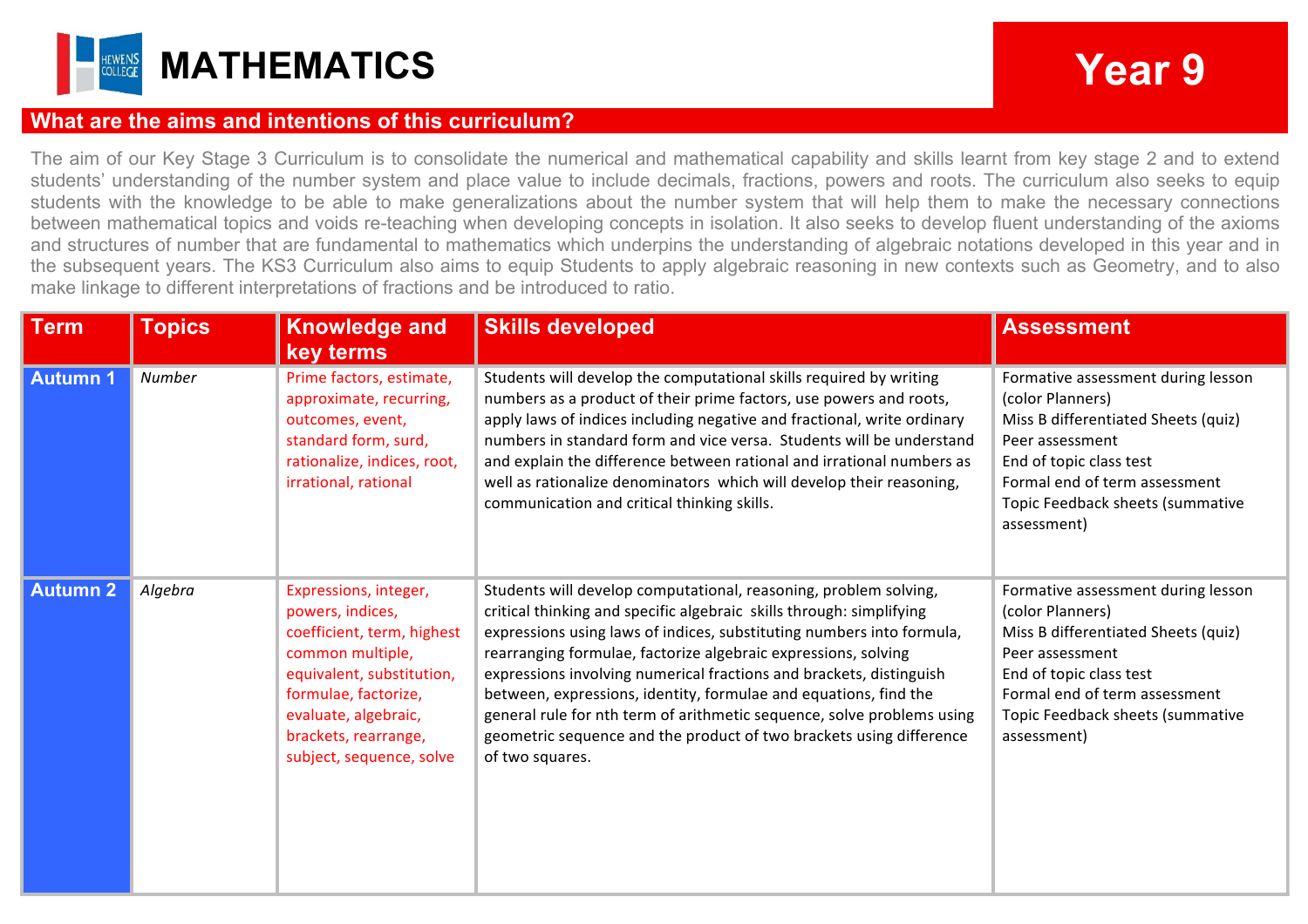| <b>Spring 1</b> | Interpreting and<br><b>Representing Data</b> | Tally, frequency, plot,<br>coordinates, scale,<br>interpret, bar graph, best<br>fit, line graph, data,<br>correlation, average,<br>frequency polygon                                 | Students will further develop their critical thinking skills, reasoning,<br>communication, interpretational and analytic skills as they construct<br>and use stem and leaf diagrams, construct frequency polygon and pie<br>charts, plot and interpret time series graphs, use trends to predict and<br>interpret what happen in the future, plot and use scatter graphs, decide<br>which average is best for a set of data, estimate mean and range from<br>grouped frequency table, choose appropriate diagrams to display data,<br>recognize and justify misleading graphs.        | Formative assessment during lesson<br>(color Planners)<br>Miss B differentiated Sheets (quiz)<br>Peer assessment<br>End of topic class test<br>Formal end of term assessment<br>Topic Feedback sheets (summative<br>assessment) |
|-----------------|----------------------------------------------|--------------------------------------------------------------------------------------------------------------------------------------------------------------------------------------|---------------------------------------------------------------------------------------------------------------------------------------------------------------------------------------------------------------------------------------------------------------------------------------------------------------------------------------------------------------------------------------------------------------------------------------------------------------------------------------------------------------------------------------------------------------------------------------|---------------------------------------------------------------------------------------------------------------------------------------------------------------------------------------------------------------------------------|
|                 | <b>Fractions Ratio</b><br>and Percentages    | Percentages, fractions,<br>denominator, numerator,<br>mixed number, improper<br>fraction, proper fraction,<br>simplify, convert,<br>common, proportion,<br>inverse, ratio reciprocal | Students will be able to further develop their computational skills,<br>reading, problem solving and critical thinking skills as they perform the<br>four operations on fractions, find the reciprocal of an integer, decimal<br>or fraction, write ratios in the form n:1 or 1:n, compare ratios, solve<br>problems involving ratios, convert between currencies and measures,<br>recognize and use direct proportion, solve problems involving ratios an<br>proportions, evaluate percent increase and decrease questions, solve<br>real life problems involving percentages.       |                                                                                                                                                                                                                                 |
|                 | Graphs, Table,<br>Charts                     | Tally, frequency, plot,<br>coordinates, scale,<br>interpret, bar graph, best<br>fit, line graph, data, series                                                                        | Students will further develop their critical thinking skills, reasoning,<br>communication, interpretational and analytic skills as they design, read<br>and interpret different types of tables, use data from table to design<br>charts, compare and interpret data shown in bar charts, line graphs etc.<br>Predict trends and what may happen in the future. Construct stem and<br>leaf diagrams, pie charts, scatter diagrams and determine and explain if<br>there is relationship between data.                                                                                 |                                                                                                                                                                                                                                 |
| <b>Spring 2</b> | Angles and<br><b>Trigonometry</b>            | Hypotenuse, adjacent,<br>opposite, sine, cosine,<br>tangent, inverse, exterior,<br>interior, elevation,<br>depression, plan                                                          | Students will be able derive and use exterior angles of triangle fact,<br>calculate interior angles in polygons, know the sum of exterior angle of<br>a polygon, use angles of polygon to solve problems, calculate the length<br>of hypotenuse in right angled triangles, solve problems using<br>Pythagoras' Theorems, use trigonometric ratios to find lengths and<br>angles, find angles of elevation and depression, use trig ratios to solve<br>problems All will develop the students analytical, reasoning, problem<br>solving, computational, communication, drawing skills. | Formative assessment during lesson<br>(color Planners)<br>Miss B differentiated Sheets (quiz)<br>Peer assessment<br>End of topic class test<br>Formal end of term assessment<br>Topic Feedback sheets (summative<br>assessment) |
|                 | Equations,<br>Inequalities and<br>Sequences  | Expression, equation,<br>evaluate, substitute,<br>simplify, inequality, term,<br>solve, expression,<br>coefficient, inequality                                                       | Students will develop problem solving, reasoning, computational,<br>reading, writing and critical thinking skills by being able to: understand<br>and use inverse operations, rearranging and solving a variety of linear<br>equations including brackets, Change the subject of the formula,<br>differentiate between expression, formula, identity and equation,<br>recognize and extend sequence, substitute in formula and find the nth<br>term and explain and justify and answers.                                                                                              |                                                                                                                                                                                                                                 |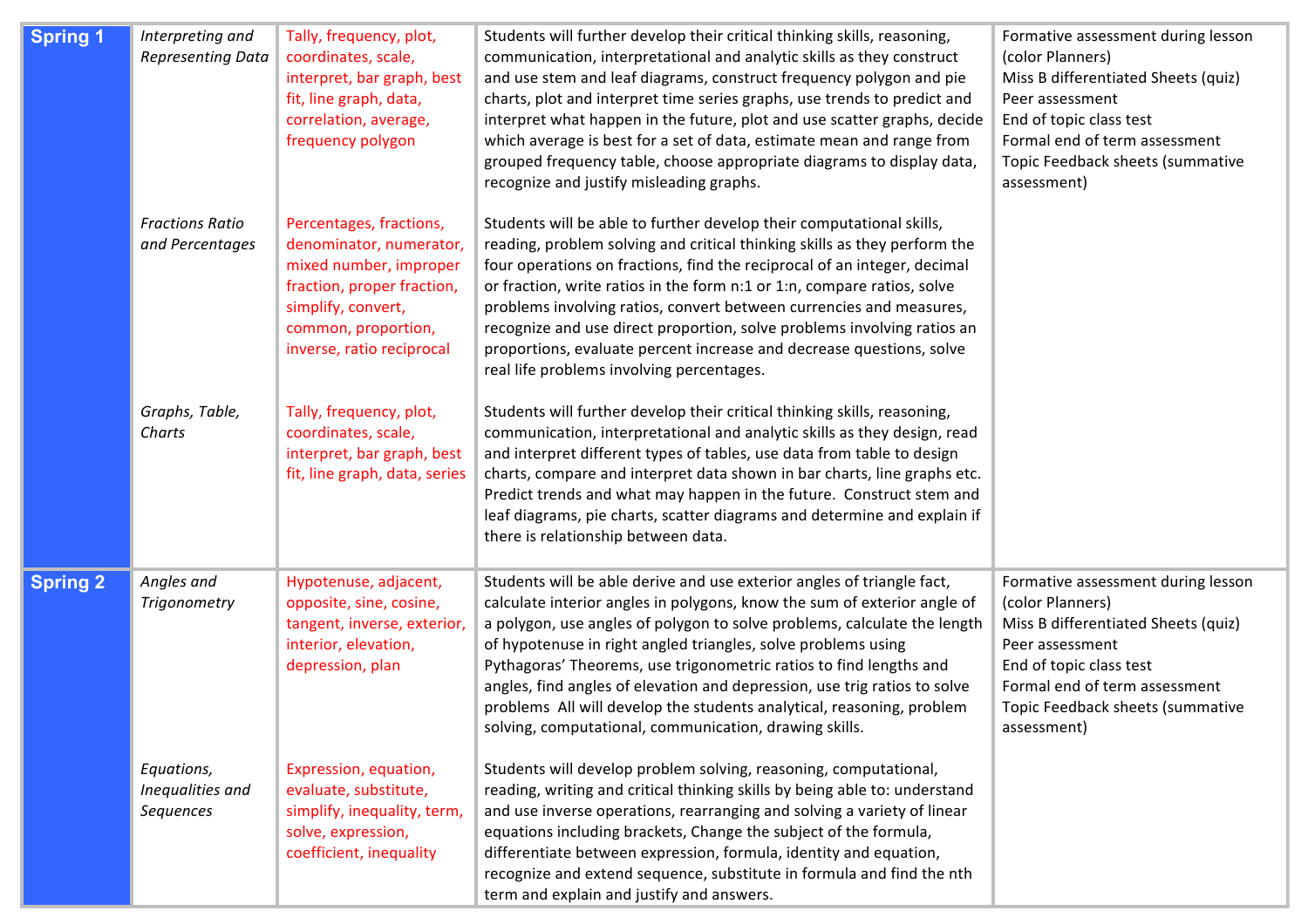| <b>Summer 1</b> | Graphs                | Gradient midpoint,<br>equation, y-intercept,<br>coordinates, maximum,<br>minimum, turning point,<br>surface area, volume,<br>perimeter, compound,<br>velocity, acceleration,<br>distance | Students will be able to find the gradient and y intercept from linear<br>equation, rearrange an equation in the form y+mx+c, compare two<br>graphs from their equations, plot graphs with equation ax +bx+c, sketch<br>gradient and intercepts, find equation of a line given the gradient and<br>one point on the line, draw and interpret distance time graphs and<br>velocity -time graphs, find acceleration and distance from velocity -<br>time graph, draw and interpret real life graphs and draw and use lines<br>of best fit. All will develop the students analytical, reasoning, problem<br>solving, computational, communication, drawing skills. This topic also<br>leans towards developing critical thinking, as students are encouraged<br>to compare, explain and make decisions. | Formative assessment during lesson<br>(color Planners)<br>Miss B differentiated Sheets (quiz)<br>Peer assessment<br>End of topic class test<br>Formal end of term assessment<br>Topic Feedback sheets (summative<br>assessment) |
|-----------------|-----------------------|------------------------------------------------------------------------------------------------------------------------------------------------------------------------------------------|------------------------------------------------------------------------------------------------------------------------------------------------------------------------------------------------------------------------------------------------------------------------------------------------------------------------------------------------------------------------------------------------------------------------------------------------------------------------------------------------------------------------------------------------------------------------------------------------------------------------------------------------------------------------------------------------------------------------------------------------------------------------------------------------------|---------------------------------------------------------------------------------------------------------------------------------------------------------------------------------------------------------------------------------|
|                 | Area and Volume       | Arc, sector, segment,<br>tangent, circumference,<br>chord, volume, area,<br>cross section.                                                                                               | Students will be able to use formulae to calculate area, perimeter,<br>volume, surface area, missing lengths of 2D and 3D shapes, length of<br>arc and areas of sectors. They will also be able to convert between<br>measures of area and volume, estimate lengths and area costs and<br>solve word problems involving volume and area as well as calculate<br>perimeter and area of semi circles and quarter circle. As a result,<br>students will be equipped with estimation, problem solving, critical<br>thinking, computational, reading, drawing and writing skills from these<br>topics.                                                                                                                                                                                                    |                                                                                                                                                                                                                                 |
|                 | Angles                | Symmetry, scalene,<br>equilateral, isosceles,<br>trapezium, quadrilateral,<br>acute, reflex, straight,<br>right                                                                          | Students will be able to solve geometric problems using side and angle<br>properties of triangle and quadrilaterals, identify congruent shapes,<br>understand and use angles properties on parallel lines, solve angle<br>problems in triangles, prove angle facts, calculate interior and exterior<br>angles of polygons and solve geometrical problems showing reasons for<br>answer. All will develop the students analytical, reasoning, problem<br>solving, computational, communication, drawing skills.                                                                                                                                                                                                                                                                                       |                                                                                                                                                                                                                                 |
|                 | Averages and<br>Range | Mean, median, mode,<br>range, sample, averages,                                                                                                                                          | Students will understand how to, find mode median and range from<br>stem and leaf diagram, recognize the advantage and disadvantage of<br>each type of average, find modal class, median from frequency table,<br>estimate the mean of grouped data, understand how to avoid bias. This<br>topic leans towards developing critical thinking, writing and reading<br>skills as students are encouraged to compare, explain and make<br>decisions.                                                                                                                                                                                                                                                                                                                                                     |                                                                                                                                                                                                                                 |